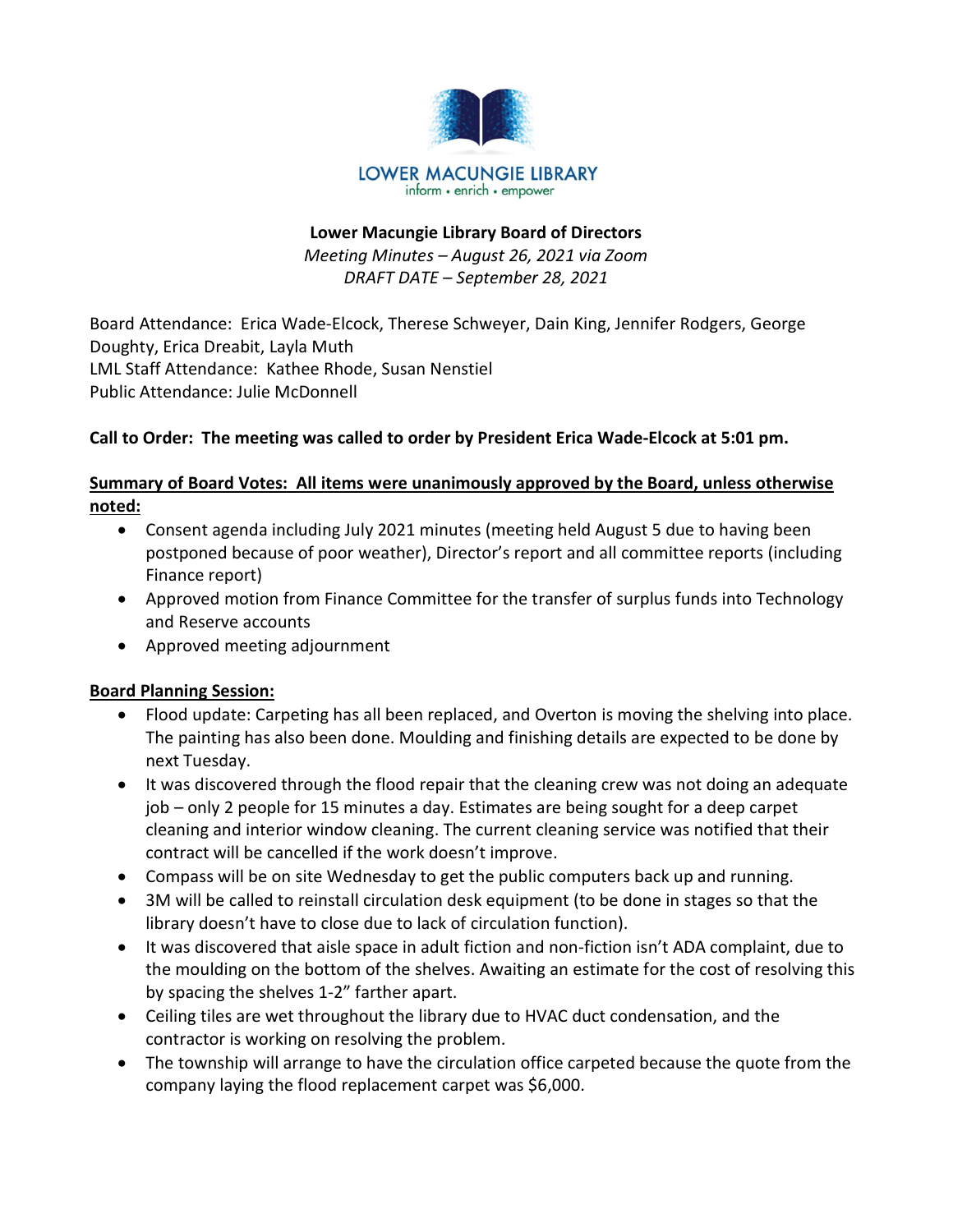**Executive Director's Report –** (see attached Executive Director's Report)

- Adult craft programs are going well.
- Planning to increase library open hours after Labor Day changes would be moving to 10 am – 3 pm on Fridays and 10 am – 3 pm on Saturdays. More hours will be added later.
- Discussed new staff see first bullet under Communication and Leadership Effectiveness for details. Sarah Buechele declined the position, and Emily Foster was hired and will begin training on Monday.
- Personnel committee requested a review of library assistant salaries at local libraries, so this was done, and the range is from \$7.25 - \$15.00/hr, with everything in between. It was also suggested that the job descriptions and requirements be examined for differences that might affect salaries.
- Discussion of some controversy regarding the adult program A Voice for All, during which some people left the meeting over discussion of the book Me and White Supremacy, which Susan had read as part of a library conference, and describes as a workbook for identifying privilege. The program grew out of discussions from the Longwood Gardens book club, which wanted to further explore issues of diversity and equality. Upcoming program is Sept. 29 at 6:30 at Macungie Memorial Park.

# Committee Chair Reports & Next Meeting Dates

#### Finance:

- Committee met on 8/23
- Fulton Bank has forgiven both rounds of PPP loans and the Small Business Administration has forgiven the first round of PPP loans. The two rounds total \$172,000.
- A motion was made and unanimously approved by the Board for the transfer of \$60,000 in surplus, moving \$20,000 to Technology and \$40,000 to Embassy Bank reserve account for future projects. The remaining \$30,000 surplus will be left in the Fulton account.
- The library will be exploring and getting bids for potential long-term projects, such as selfcheckout, website design, and new staff computers. These would be projects to be done in 2022-2023 after the library has worked its way back to full staffing and hours.

# Personnel:

- Committee met on 8/17
- The committee talked about revamping the employee handbook, to include some standalone policies, and also started talking about workforce planning.
- Dain, David, and Erica will be meeting separately to work on Kathee's evaluation.
- Next meeting  $-9/24$  at noon

# **Marketing**

- Committee met on 8/25
- It's National Library Card Signup month, and library will be participating in National Voter Registration Day.
- There will be weekly raffles for people signing up for new or renewed cards or switching to the cooperative card.
- The library is considering doing bingo and other games suggested by ALA.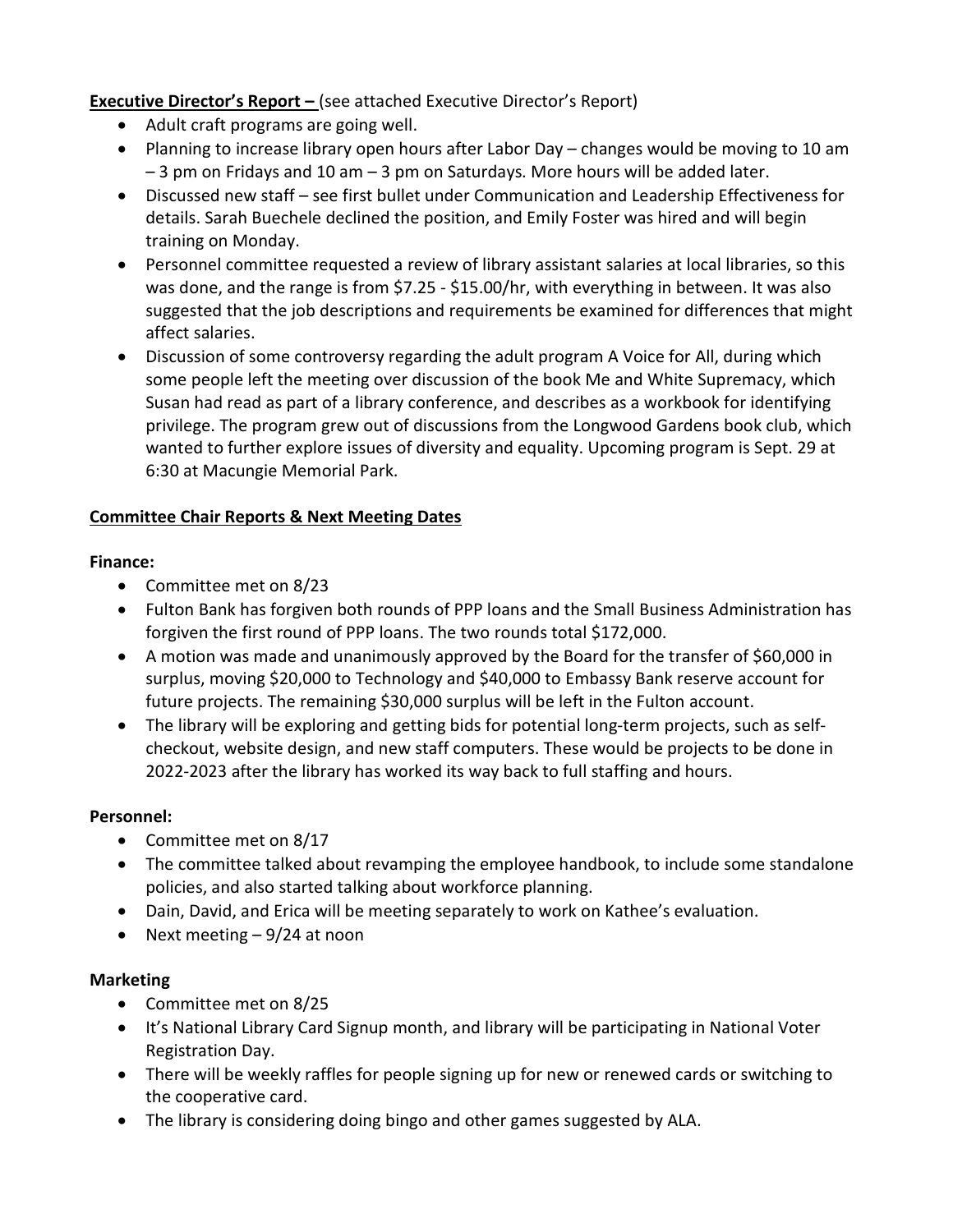- Susan is working on getting an article in the East Penn Press about the reopening, going fine free, etc.
- Next meeting  $-9/22$  at 5:00 pm

#### Facilities:

- Did not meet.
- Next meeting TBD

#### Friends of LML Update:

- Did not meet.
- Friends still hope to do the fall book sale, but it's still TBD.
- Next meeting TBD

#### Technology:

- Natalie not present, so no discussion about technology.
- Let Natalie know about any inspiring library websites.
- Next meeting TBD

#### Nominating:

• Next meeting - TBD

#### Old Business

• None

#### New Business

- George expressed that we need to keep thinking about increasing salaries to attract and keep staff.
- George also asked about having an emergency plan in place in cooperation with the township to address future emergencies in a more efficient manner.
	- $\circ$  Dain shared that a manual exists, dating back to 2017. An emergency safety manual was developed around that time for the library, but it really belonged as a chapter for the community center plan. The library's plan was sent to the township in 2017, but it still hasn't gotten approval from the community center or township.
	- $\circ$  Julie shared that the issues all go back to liability. The plan had to go to legal, but even before that, the plan apparently had to go to someone in the state who handles these types of building. Then, because of the library expansion, it was decided that it didn't make any sense to go through that whole process since the plan would need to be changed after the expansion anyway.
	- o Facilities committee should take up the preparation of a revised plan.
	- $\circ$  George expressed that a plan should address going beyond the first 24-48 hours and into the recovery phase, getting the library back up and running quickly.
	- $\circ$  Layla expressed that the plan should also address the technology within the library, i.e., potential cyber attacks.
- The library's mask policy was discussed. By and large, people are complying, even though the community center is not requiring them.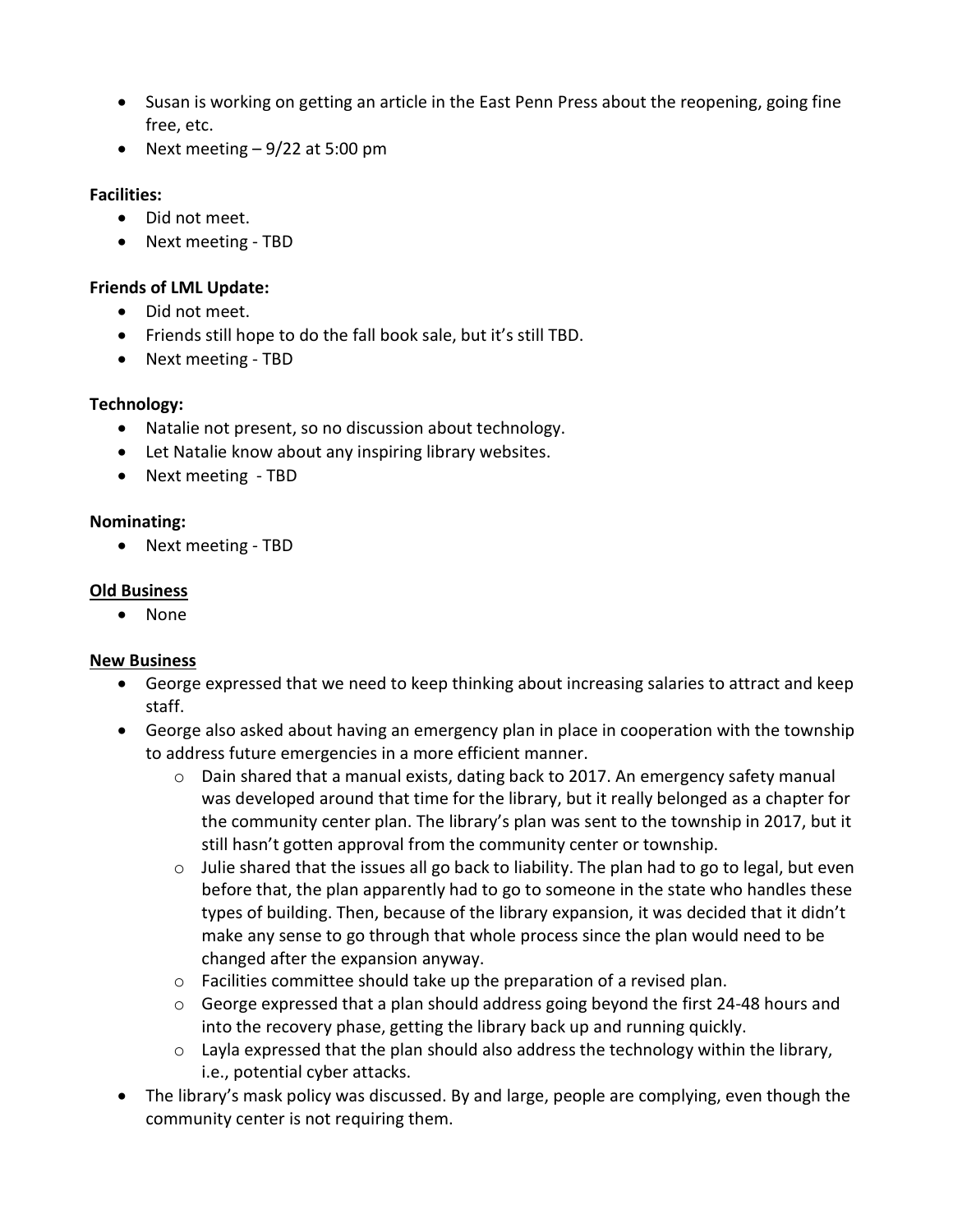#### Public Comment

- Julie asked when the library website was last designed, which was 7 years ago.
- Julie asked if there has been any progress on the complaints about the district library. Kathee reported that a letter was indeed signed by several cooperative library directors identifying the problems, but so far they have only received notification that the letter was received.

Board Meeting was adjourned at 5:50 pm

#### ACTION ITEMS WITH DUE DATES

Next Meeting: Thursday, September 30 at 5:00 pm – location TBD

Respectively submitted: Erica Dreabit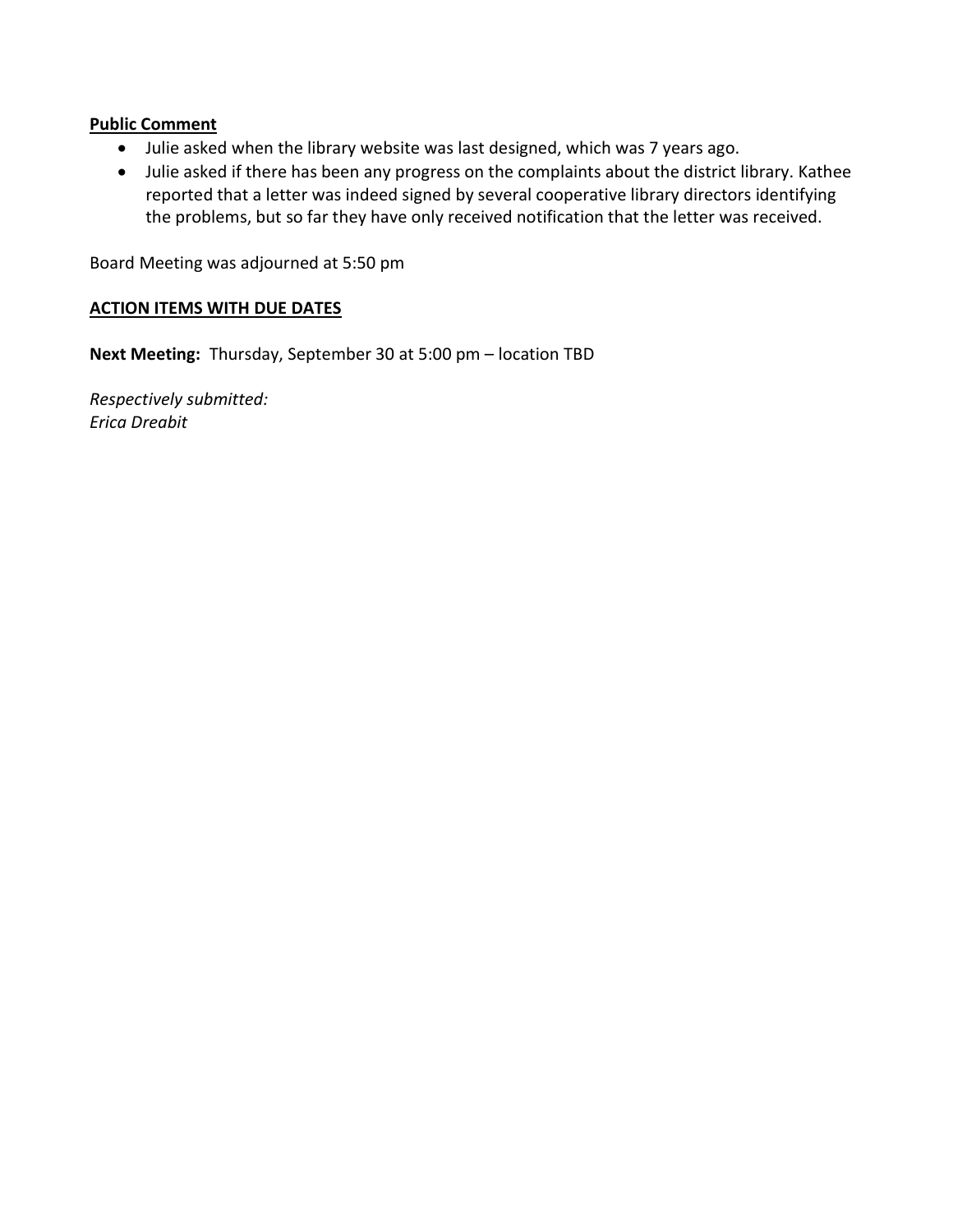# Library Director's Report (8/26/21)

# **Objectives**

#### Community Partnership

• Programming for children will be held outdoors, weather permitting. Book clubs and adult programs will be held via Zoom or at an outdoor location such as Lock Ridge Park and Macungie Memorial Park

#### Relevance

- The Lehigh/Carbon Library Cooperative (LCLC) officially went fine free. Past overdue fines will be forgiven. Fees for lost and damaged books will remain.
- Daily opening without appointments with access to the back half of the library and a temporary circulation desk available in the YA area continues. Limited seating is available throughout the library. Current hours are: Monday and Wednesday 10-5, Tuesday and Thursday 10-6 and Friday 10-2
- Natalie, Susan, Sarah, Lisa, Adam and I have registered for the PaLA virtual conference held September 27 - 29

#### Fiscal Responsibility

- Fulton Bank notified us that our Paycheck Protection program application was approved for \$82,000. We await approval from the Small Business Administration
- A check for \$9,341.04 was received from Utica National Insurance to cover the cost to replace office furniture

#### Communication and Leadership Effectiveness

- Interviewed Sarah Buechele July 30 for the part-time Library Assistant position. Interviewing Emily Foster August 25
- Natalie and I met with LCLC directors August 6 via Zoom to discuss District issues and fine free policies
- Presented the COVID 19 policy as the policy of the month for discussion at the August 10 staff meeting
- Met with the Technology Committee August 12.
- Crissy (Swavely) Croissette begins her work as a full-time Library Assistant August 23. Jessica Licker moves from part-time to full-time as Library Assistant August 23

#### **Statistics**